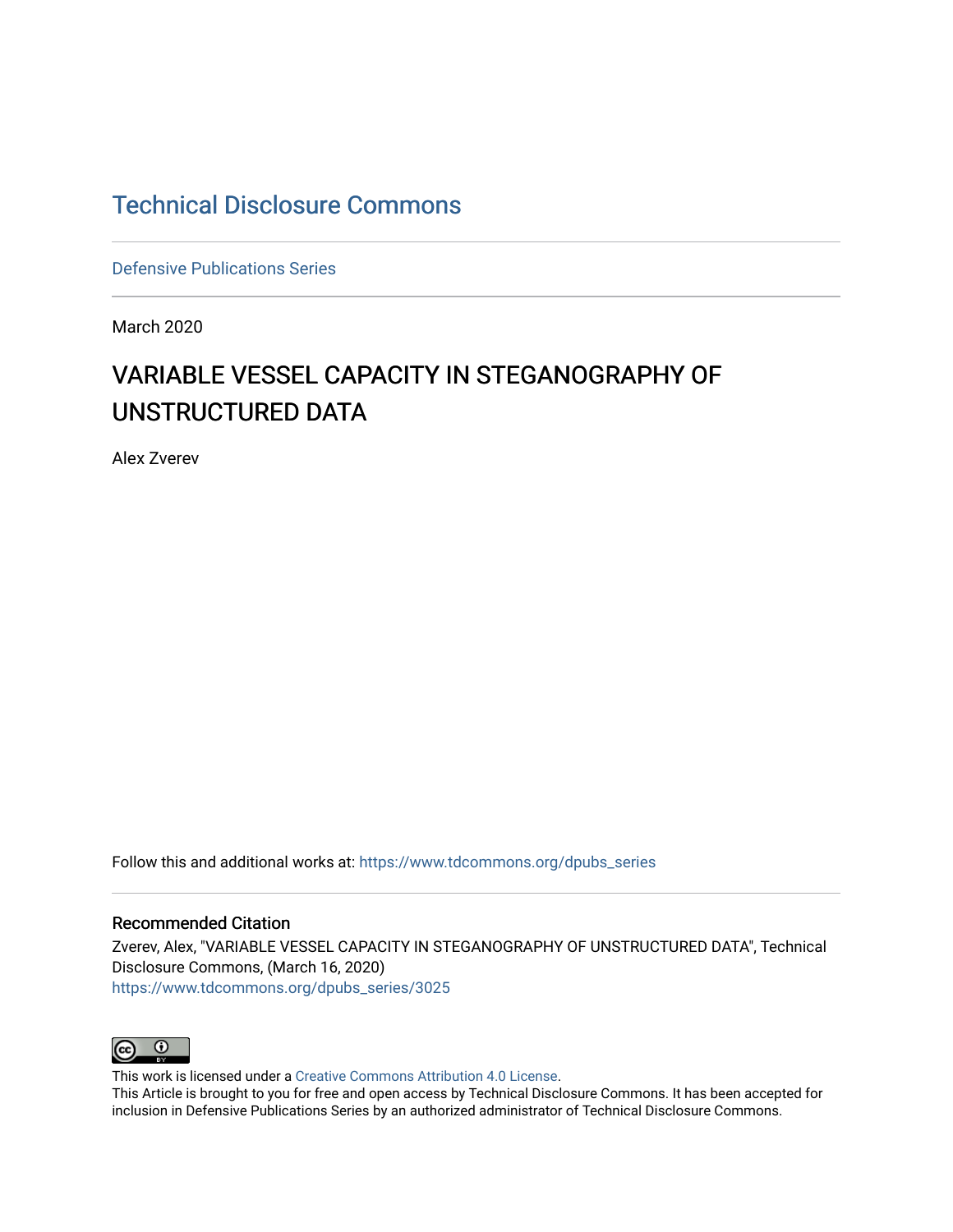#### Zverev: VARIABLE VESSEL CAPACITY IN STEGANOGRAPHY OF UNSTRUCTURED DATA

# VARIABLE VESSEL CAPACITY IN STEGANOGRAPHY OF UNSTRUCTURED DATA

# AUTHORS: Alex Zverev

### ABSTRACT

Techniques are described herein for switching between different bases in the numeral system to allow adjustment of the capacity of a vessel file in digital steganography. If the base is low, the change is indistinguishable, while the storage for the hidden payload is minimal. If the base is high, more data may be hidden in the digital vessel, but the change is more noticeable.

## DETAILED DESCRIPTION

Steganography is an approach to embedding information into nondescript pieces of information, such as text, digital images, and other multimedia. Whereas cryptography hides the meaning of information, steganography hides the fact that information even exists and is being transmitted. Steganography has existed for centuries, and the modern digital world and technology provide more opportunities for its evolution. Data is already transmitted between government agencies and corporations in a hidden format, but there are still a multitude of problems that require resolution. Historically, the main goal of steganography is to conceal the existence of information. The digital world demands hidden transmission of large volumes of data, including multimedia.

Figure 1 below illustrates an example flow of a steganographic method.



image contains embedded message

*Figure 1*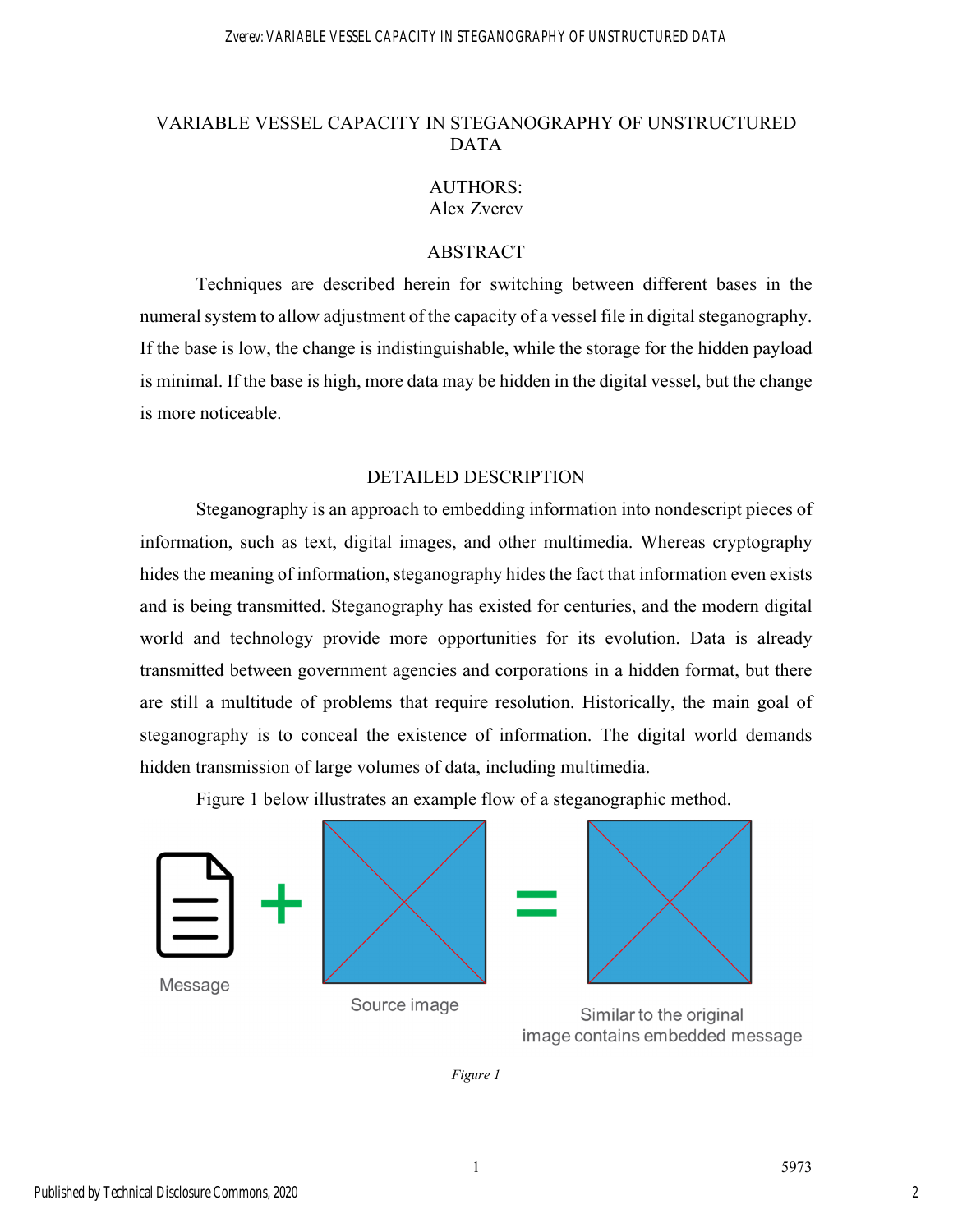A vessel is a file that is used to embed a payload thereinto. A vessel can be a digital image, an audio or video file, or anything else that is not severely affected by digital alterations in its content. The payload is a digital message that is inserted (embedded) into the vessel in such a way that a random observer cannot discover the content of the payload, or the fact that the payload was introduced. A payload can be represented by any digital entity, such as text, image, video, audio file, executable file, etc. A slot is a value extracted from the original vessel container. This can be a color channel value in a pixel in a digital image, or a sound wave configuration in an audio file. The slot is normally altered during the operation of injection (or embedding) the payload. The slot value is an integer, and sits in a specific range defined by the standards. For illustrative purposes, digital images are used as an example herein, although the concept may be extrapolated to other types of digital vessels.

As illustrated in Figure 2 below, in an additive color model, several color channels constitute a pixel: Red, Green, and Blue (RGB). Each color is a number. The maximum limit depends on the color depth level. TrueColor is the most common and includes ranges from 0 to 255 (most common), but other ranges are possible. For example, DeepColor includes ranges from 0 to 65536.



*Figure 2* 

Existing steganography methods for digital vessels typically rely on binary operations, which means that they represent information in 0's and 1's, and all operations are designed to change only one bit of information in order to embed a payload into a vessel. Existing methods assume the vessel's capacity is a static value and do not have an easy way to change it. Such methods are generally interested in the arrangement of the affected bits in order to conceal alteration to the vessel. Thus, there is a tradeoff between the amount of embedded data and the ease of detectability of the alterations.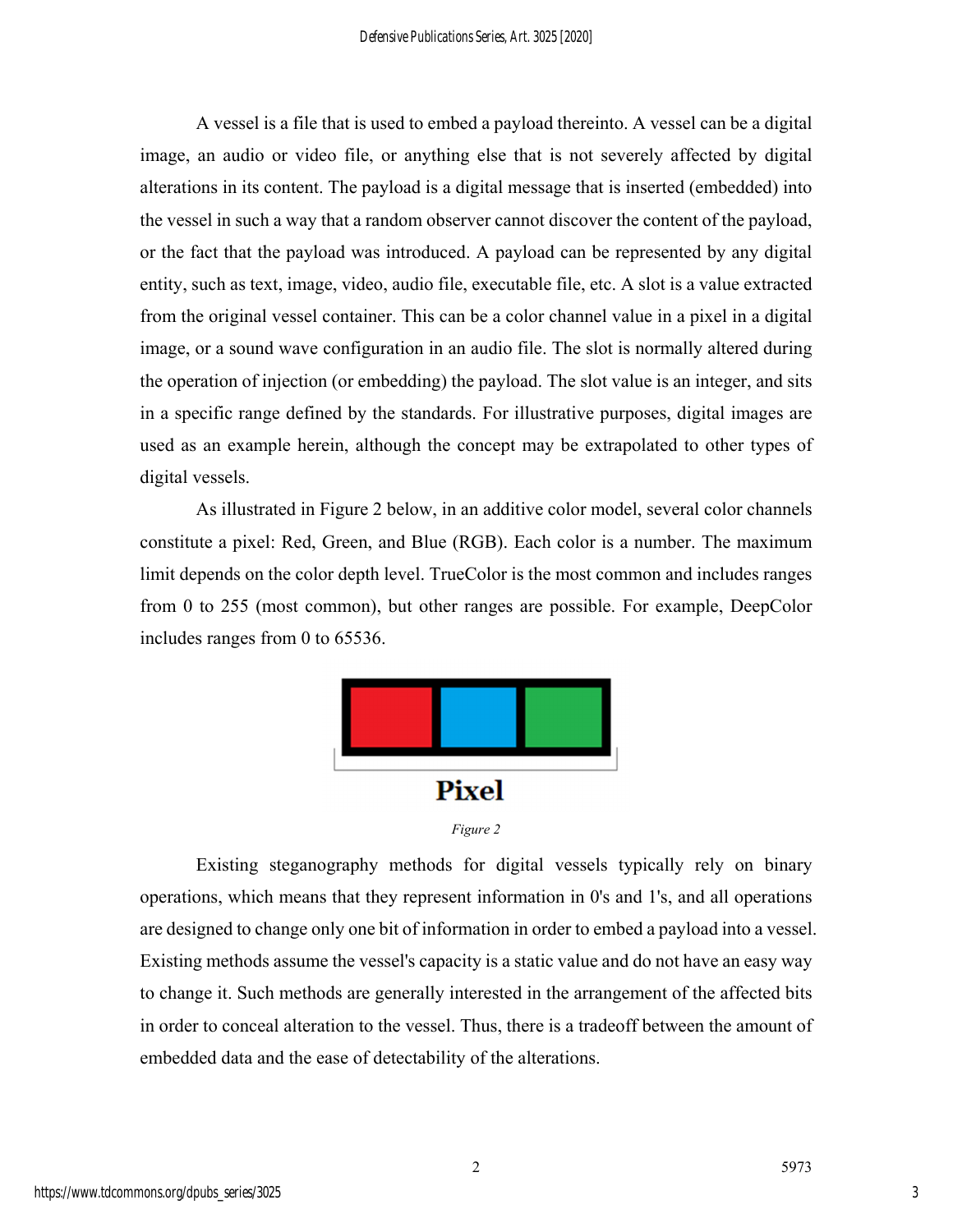Techniques are described herein for switching between different bases in a numeral system to allow for adjustment of the capacity of the vessel. First, the base of the positional numeral system is chosen. Almost any positional numeral system can be used (e.g., binary, ternary, decimal, etc.) to encode the payload. The higher the base of the numeral system, the higher the variance rate, the more artifacts may be introduced to the vessel, and the greater the chance of discovery that the image was altered. A higher base corresponds to more carried information. Conversely, the lower the base of the numeral system, the less visual perception is impacted. In particular, the binary and ternary bases are acceptable, but the octal base (base 8) does not significantly visually affect the image, and carries more data in a single pixel than binary.

For every base-N numeral system, the variance will never exceed floor(N/2), except for minimum (e.g., 0) and maximum (e.g., 255) values, in which case it would be N-1 or less. Because floor( $N/2$ ) is the maximum variance in most cases, an odd base (e.g., 3, 5, 7, 9, 11, etc.) can carry more data than an even base (e.g., 2, 4, 6, 8, 10, etc.) without introducing many artifacts. As such, the choice of an odd numeral system may be better than an even numeral system. Additional image analysis may be required. Also, if an optimization technique is used, it is possible to use higher bases with little detectability and much higher capacity. Ultimately, the choice of the positional numeral system represents a compromise between payload capacity and ease of intervention detection.

Second, the payload is encoded in this base. The third step may involve extracting as many slots from the vessel as the number of characters in the payload. The more characters in the payload, the more slots will be required. However, if the same payload is encoded into a higher base, it is likely to take less slots, though this will lead to higher variance. Fourth, the modulo (base) operation is applied to each slot value, and the results are recorded.

Fifth, the slots are altered. This may include determining a new slot value that would replace the old slot value in the most efficient way. Two possible numbers may be found:  $D_{left}$  and  $D_{right}$ . In order to do this, the difference must be calculated. This is an absolute value of the subtraction of the current payload character from the current slot value. If  $D_{left}$  or  $D_{right}$  are outside of the permitted range, then the other one is the new slot value. This is a rare case, and both are usually inside the permitted range. The modulo base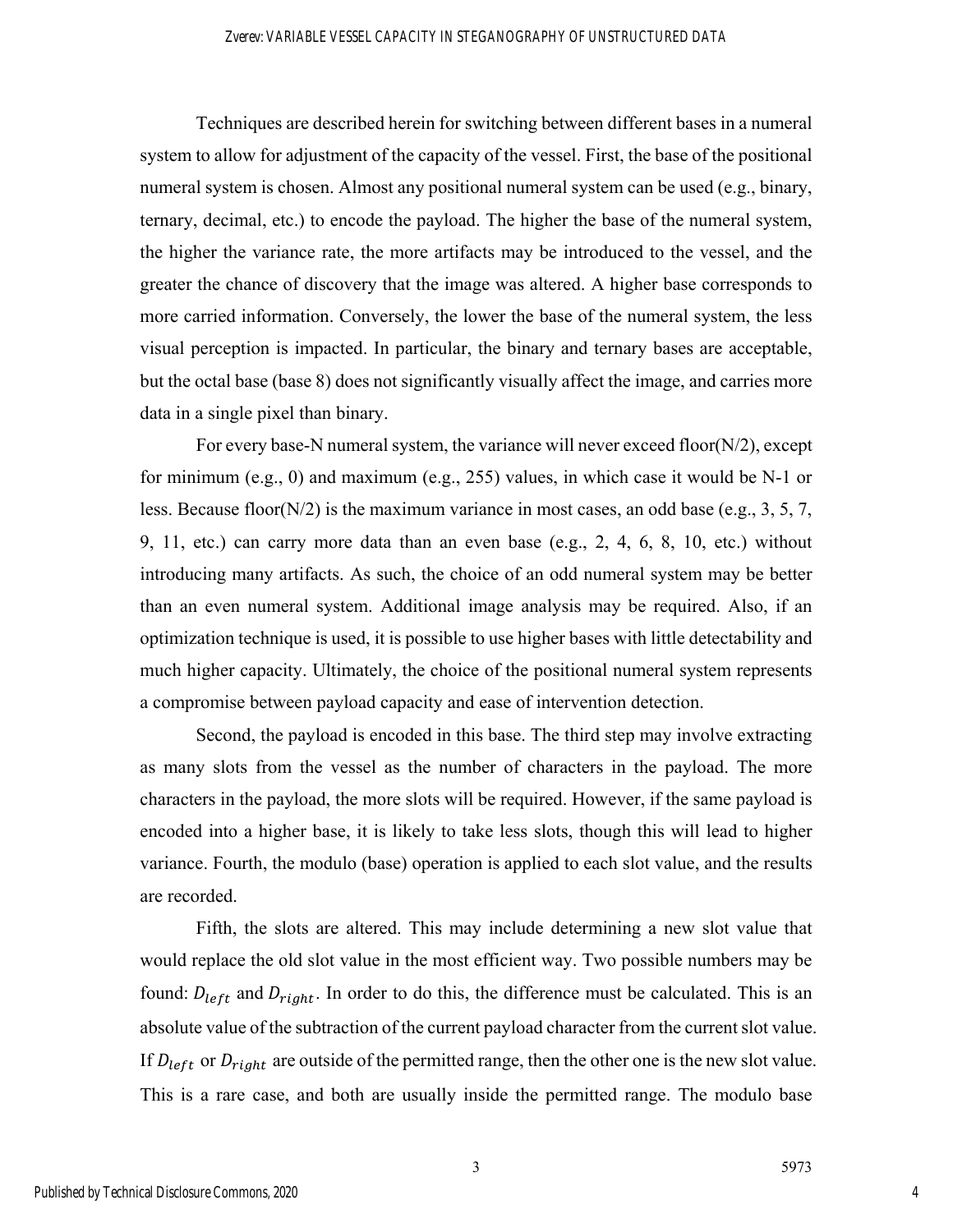operation is applied to both of these numbers. Only one of the operation results may match the current payload character. The matching result is the new slot value. This operation may be applied to all slots until they are replaced with the new values.

The following example will help illustrate the techniques described herein. First, the base of the positional numeral system is chosen as 3. Second, the payload "2 1 0 2 2 1" is encoded in this base. Third, as illustrated in Figure 3 below, because there are six characters in the payload, six color channel values (two pixels with three RGB channels each) are extracted from the vessel.

| 23 | 50 | д        | 99 | 250 | $\sim$<br>- |
|----|----|----------|----|-----|-------------|
|    |    | Figure 3 |    |     |             |

Fourth, as illustrated in Figure 4 below, the modulo (base) operation is applied to each slot. Specifically, because 3 is the base of the chosen numeral system, the value of each extracted color channel value is extracted and divided by 3 to determine the remainder.

| 23             | 50 |          | 99 | 250 | n      |
|----------------|----|----------|----|-----|--------|
|                |    | modulo 3 |    |     |        |
| $\overline{2}$ |    |          |    |     | $\sim$ |
|                |    | Figure 4 |    |     |        |

Fifth, the slots are altered by comparing the payload and the result of the modulo operation. As illustrated in Figure 5 below, the payload character equals the respective remainder value, so no change is required. Otherwise, the color value of the closest result is changed, and it is ensured that the modulo-N operation would yield the payload character. N is the base of the numeral system (e.g., 2 for binary, 8 for octal, etc.), which in this case is 3.

| Slots            | 23                    | 50                      | 41                  | 99              | 250                                       |                   |
|------------------|-----------------------|-------------------------|---------------------|-----------------|-------------------------------------------|-------------------|
|                  |                       |                         | modulo 3            |                 |                                           |                   |
| Remainder        | 2                     | 2                       | 2                   | 0               |                                           | 2                 |
| Original payload | 2                     |                         | 0                   | 2               | 2                                         |                   |
|                  |                       | 49 mod $3 = 1$          | 42 mod $3 = 0$      | $98 \mod 3 = 2$ | $251 \mod 3 = 2$                          | 1 mod $3 = 1$     |
| Action           | No action,<br>$2 = 2$ | $52 \text{ mod } 3 = 1$ | $39 \mod 3 = 0$     | 101 mod $3 = 2$ | $248 \mod 3 = 2$                          | 4 mod $3 = 1$     |
|                  |                       | 49 is closest to 50     | 42 is closest to 41 |                 | 98 is closest to 99 251 is closest to 250 | 1 is closest to 2 |
|                  |                       |                         | $\sim$              |                 |                                           |                   |



As illustrated in Figure 6 below, the new slot values are obtained and need to be replaced in the vessel. This may be used to generate a new image with the embedded payload.